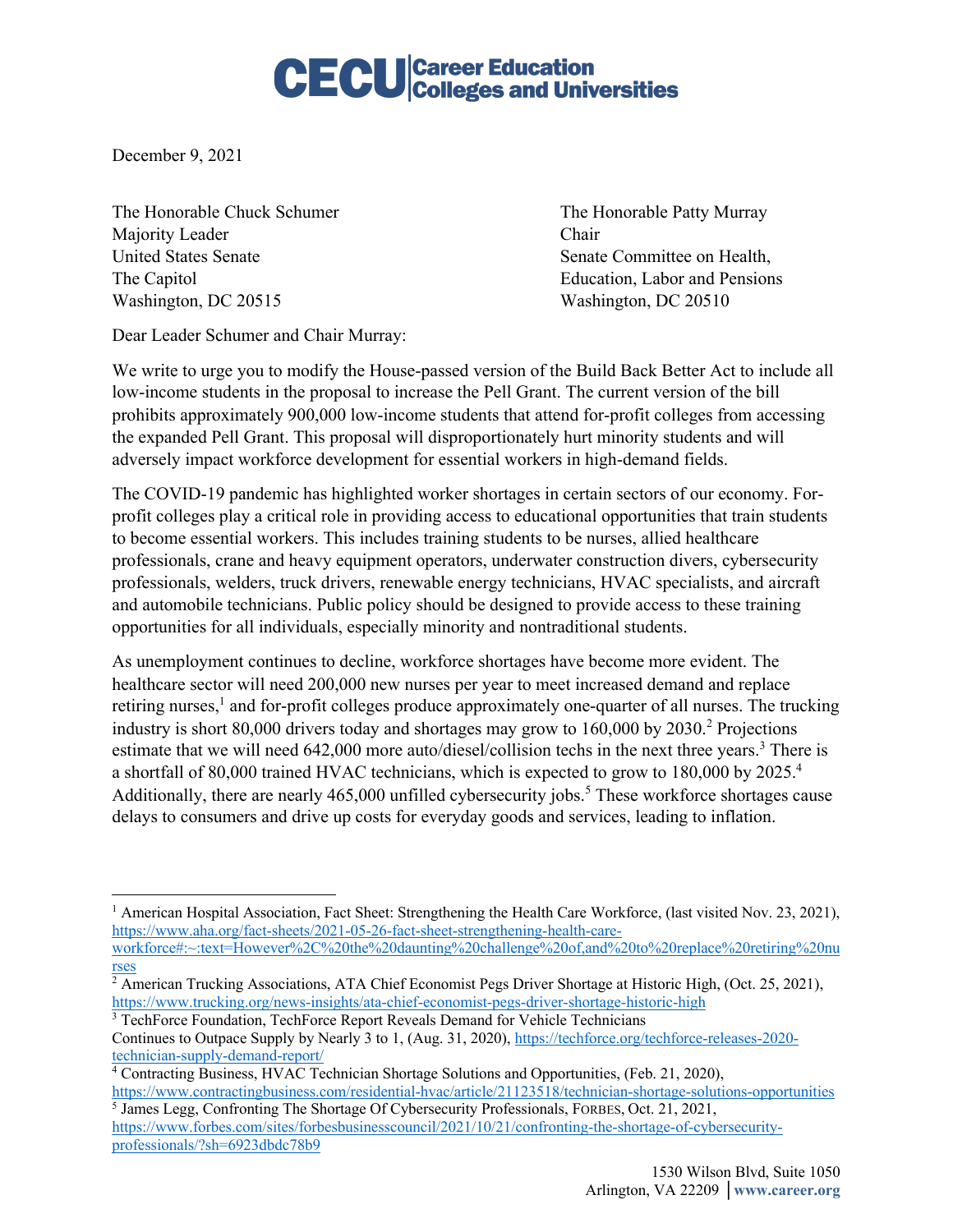December 9, 2021 Page 2

For-profit career schools play an important role in training students to succeed as essential workers. Over 40 percent of for-profit college associate degree graduates work in health professions and over 10 percent work in information technology and cybersecurity positions.6 Additionally, for-profit colleges graduate nearly half of all transportation and materials certificate holders and 33 percent of all automobile/automotive mechanics technology/technician associate degree earners.7 At a time of such high demand for these workers, why would Congress pursue a policy that limits opportunity for students who want to pursue careers in these high-demand fields?

The for-profit sector serves more diverse students than any other sector in higher education. Nearly 50 percent of students attending for-profit institutions are people of color, as approximately 25 percent of students are Black and 20 percent are Hispanic or Latino. Roughly 67 percent of students attending for-profit colleges are women. Approximately half are first generation students, and more than half are adult learners.<sup>8</sup> These are the students who will be most disadvantaged by this misguided policy.

Unfortunately, increases to the Pell Grant have failed to keep pace with inflation.<sup>9</sup> The Pell Grant would need to be roughly \$8,000 to have the same buying power as it did when the program was first created.<sup>10</sup> We applaud you for attempting to close that gap by increasing the Pell Grant by \$550, but urge you to expand the benefit so that all low-income students in all sectors may benefit from the increase. Amending the House-passed bill to make this change will ensure that all low-income students are supported equitably in their educational pursuits, and that every student is able to choose the educational setting that is most appropriate for them.

The House-passed version of the bill also presents several administrative challenges, as the Pell Grant program was never designed to provide varying levels of benefits based on institutional tax status. Indeed, all undergraduate students fill out the same Free Application for Federal Student Aid (FAFSA), which informs which federal student aid benefits a student can access. Parceling funds out differently by sector adds new complexity to a system that already needs to be simplified.

As the Senate considers modifications to the House-passed bill, we urge you to remove the distinction created in the Pell Grant expansion to ensure all low-income students, and especially minority and nontraditional students, can benefit from the increased award. We stand ready to work with you to improve these provisions to support all low-income students.

<sup>&</sup>lt;sup>6</sup> Hanover Research calculations using U.S. Department of Education's IPEDS data (2019).<br><sup>7</sup> CECU, Private Career Schools Play a Vital Role in Infrastructure, (Aug. 2021),

https://www.career.org/uploads/7/8/1/1/78110552/private\_career\_schools\_play\_a\_vital\_rolefinal.pdf

<sup>8</sup> Hanover Research calculations using U.S. Department of Education's College Scorecard data (2017-18) for degree-seeking undergraduate students.

<sup>9</sup> Elizabeth Renter, The problem with Pell Grants: They're not keeping up with the cost of college, MARKETWATCH, Aug. 12, 2020, https://www.marketwatch.com/story/the-problem-with-pell-grants-theyre-not-keeping-up-with-thecost-of-college-2020-08-12

 $\overline{10}$  *Id.*